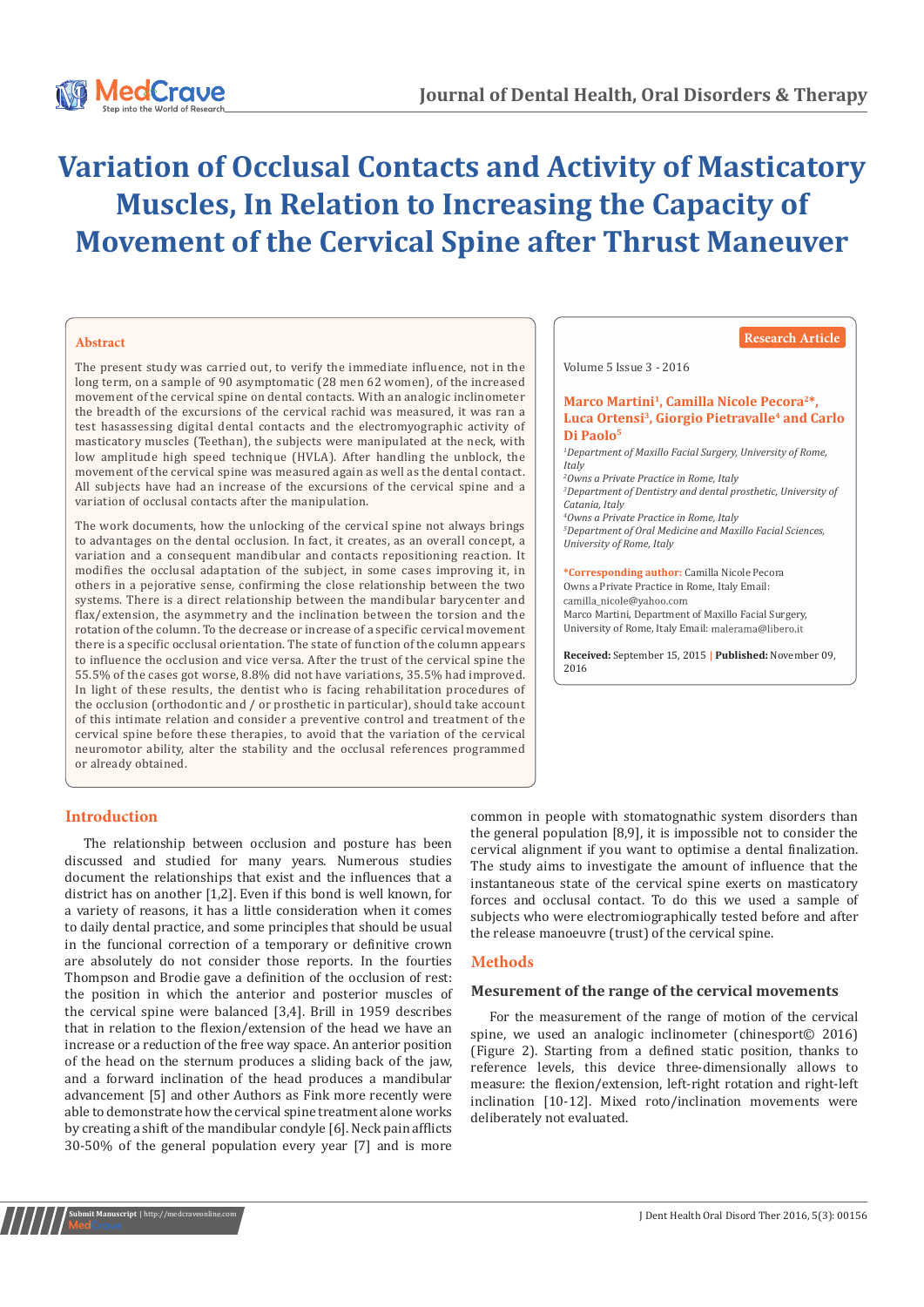#### **Evaluation of the variation of the dental contact**

For the determination of the occlusal variation a digital Synchromyography was used (® Teethan© Teethan Spa© BTS Spa) (Figure 1). The system detects the parameters of dental occlusion with four probes applied on the surface of the anterior temporal and masseter muscles of the patient. The device is an eight-analogic channel EMGS with amplified signals (increased amplifier set to 100) and digitally filtered. The device is connected wirelessly, with interference filters to the surrounding devices, on a selective channel that can vary if needed. During the examination, the device translates EMG signals in five reference indexes.



**Figure 2:** Analogic inclinometer.

The indexes are:

- a. Poc Ta/Poc Mm masseters-temporals (Percentage of Overlapping Coefficient)
- b. Barycenter (Ant/Post Relation)
- c. Torsion (Mediolateral Relation)
- d. Impact (Strength of the Force)
- e. Asymmetry (Dominant Side)

**Poc:** Indicates the relation between the two temporal and masseter muscles on the same side, identifying which is hyperactive in the pair; in case of imbalance this determins the side with the most number of contacts. According to the parameters of reference, the overlapping coefficient percentage indicates the influence of dental contact in the right muscle compared with the left one. The value considered to be within the normal range should be greater than 83% (normal average rate 85% +2) in a range between  $83\leq$  $% \leq 100$  [13]. For example, if the imbalance involves one of two masseter muscles in the posterior part of the mouth, the patient will have a prevalence of contacts on the side of the more active muscle.The contact will be in the front in case of the temporal muscles.

**Barycenter:** Represents the anteroposterior relation of the occlusion. If in a patient the masseter muscles are more active, you will have a posterior barycenter. If on the contrary, the temporal muscles prevail, we will have an anterior barycenter. Also for this parameter, the value considered to be within the normal range should be greater than 90% (normal average range 95% +2) in a range between 90<(%)<100.



**Figure 1:** synchromyography.

**Torsion:** Evaluates the cross activity of the two pairs of muscles. Represents the mandibular torsion on the horizontal plane. Normal value should be greater than 90% (normal average 95%  $+2$ ) in a range between 90 < (%) < 100.

**Impact:** Evaluates the intensity of muscular work, returning a parameter closely related to bite force, it can also be the reference of the vertical dimension. This index, detect dental nociceptive reflexes, in case of low working capacity. The index Impact (IMP) was calculated in order to evaluate the work of every muscle with the following relation: where t stands for time (in this 3 seconds analysis). The index IMP indicates the ability to develop energy from every muscle per unit of time and was measured in μV/s where normal values are between 1500-2000  $\mu$ V/s. The device samples the single muscle signal per unit of time and provides two values for the IMP; a recording is measured with cotton rolls and the others without cotton rolls. This index is considered normal if it exceeds the 85% (normal average range 100% +2) in a range between 85< (%) <115. According to some Authors, it is also the most important index in the determination of the vertical dimension. In therapeutic terms: in the presence of a total IMP of less than 80%, we must increase the vertical dimension; however if the total IMP exceeds 120% we must decrease the vertical dimension [14] (Figure 3).

**Asymmetry:** Indicates the possible asymmetry between the right and left side and allows identifying any dominant side on the occlusal plane of the patient. It also is in correlation with all other indexes. The absence of asymmetry is  $10 \leq \% \leq 10$ . For simplicity the system revises the data through a logarithm that shows the global index of neuromuscular balance that encloses the totality of the datas obtained in a simple icon for both operators and patients.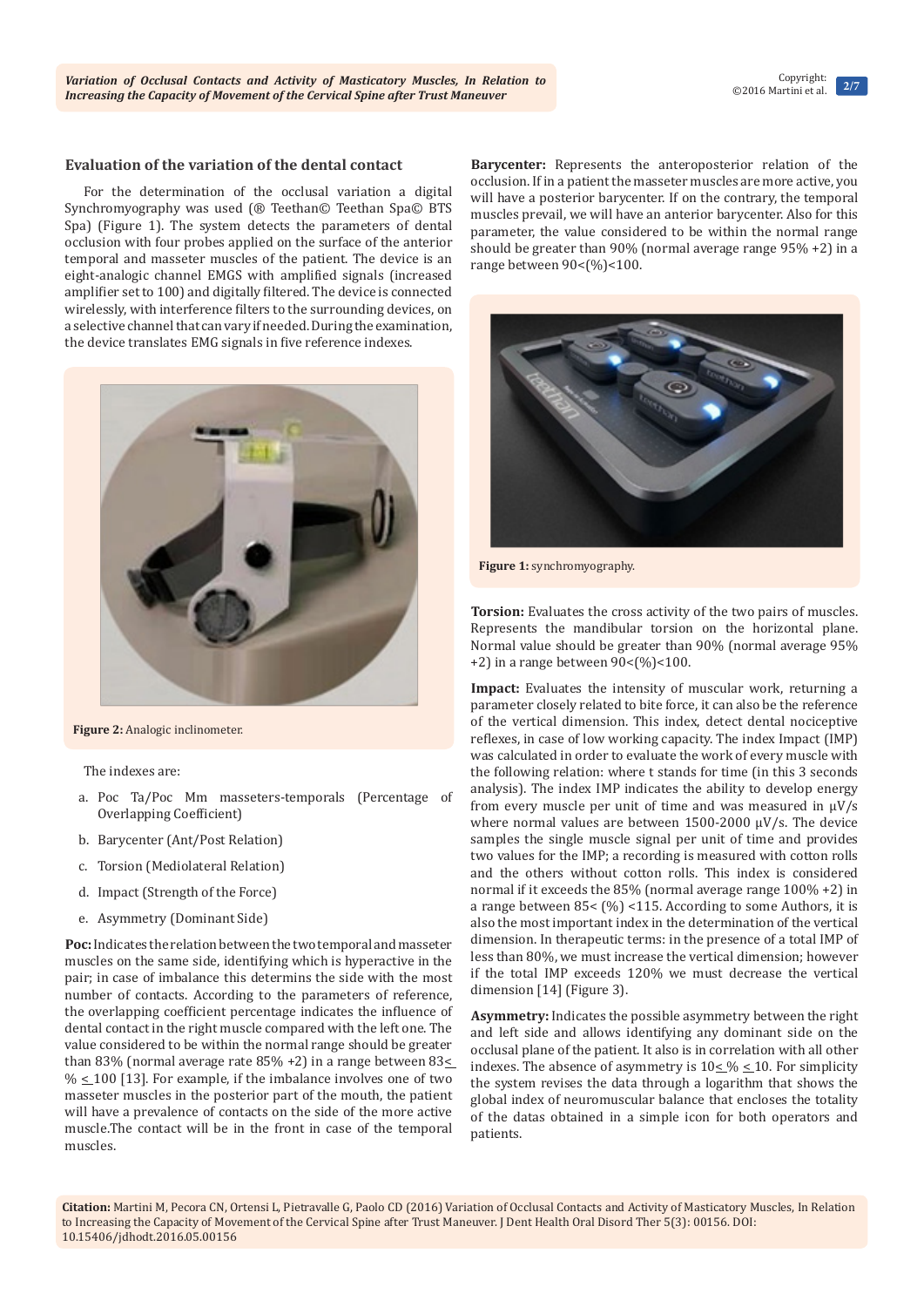**Citation:** Martini M, Pecora CN, Ortensi L, Pietravalle G, Paolo CD (2016) Variation of Occlusal Contacts and Activity of Masticatory Muscles, In Relation to Increasing the Capacity of Movement of the Cervical Spine after Trust Maneuver. J Dent Health Oral Disord Ther 5(3): 00156. DOI: [10.15406/jdhodt.2016.05.00156](http://dx.doi.org/10.15406/jdhodt.2016.05.00156)

| Indici      | Prova    | Normalità              |
|-------------|----------|------------------------|
| POC TA      | 74.02% L | 83≤(%)≤100             |
| POC MM      | 63.03% R | 83≤(%)≤100             |
| <b>BAR</b>  | 67.45% A | 90≤(%)≤100             |
| <b>TORS</b> | 71.18% L | 90≤(%)≤100             |
| <b>IMP</b>  | 63.41%   | 85≤(%)≤115             |
| <b>ASIM</b> | $-3.20%$ | $-10 \leq (\%)\leq 10$ |

#### **Figure 3:** Index.

#### **Global Index of neuromuscular balance**

The synchromiograph, presents an icon of a dental lower arch, inside of this arch three bands are drawn: one vertical and two horizontal, they identify the medio lateral and antero posterior balance ranges, and 2 small spots: one red referred to the masseters and one blue referred to the temporal muscles. The intersection between the bands is the ideal position for the application point of the force carriers of the masseter muscles and the temporal muscles. The location of the spot and the presence within it of an arrow indicates the point of application of the forces and the direction of the carrier resulted from the muscle pairs in relation to tooth contact.A circular diagram that changes color represents the Global index of Neuromuscular Balance.

- a. It is red until 74% and this means absence of neuromuscular balance
- b. It is yellow if it is between 75% and 82% Range below the level of normality
- c. It is green if the overall balance is higher than the 83%-normal Range

# **Materials**

The subjects were randomly selected, using the below inclusion/exclusion criteria, among those who have come spontaneously at the "Physiotherapy Gnathological Office" in Rome between November 2015 - August 2016. No considerations were made on the occlusal class and on the determinants of occlusion of the subjects, only inclusion/exclusion criteria were considered. The subjects were aged between 20 and 55 years, fully dentate, with an occlusion without prosthesis, no dentalskeletal malformations and did not have or have ever had any signs or symptoms of DTM (valued according to the DC/TMD). All subjects express written consent to participate in the study. The study sample is formed by 90 subjects.

#### **Evaluation of the cervical spine**

A sample of 90 asymptomatic patients was evaluated. Each patient has been placed upright on a hard chair with arms resting on legs, neck free of ties and clothing and shoulders draped in a stable way to the backrest. The inclinometer was carefully placed and adjusted on the position of two static reference levels. It was asked to the patient, without any interference of the operator, to do the flexion/extension, right-left rotation and right-left inclination [15-17]. Mixed roto/inlination movements were expressly not evaluated. The operator has made sure that no compensation movements were made. A measurement of the ability of the movement of the rachid on three planes of space has been done. Every measure has been photographed and transcribed before and after trust manouver of the cervical spine (Figure 4 & Figure 5).



#### **Evaluation of dental contacts**

After measuring cervical movements EMG Teethan probes have been applied to the patient. For all subjects and muscular surfaces ECG electrodes ARBO Diam. 24 mm-H124SG El disposable with hydrogel adhesive "fast" and conductive attached to a button, sensor Ag/AgCl, and foam support were used. Before placing the electrodes, the skin was cleaned with a specific detergent without parabens, no perfume, no sulfate (SkinClior skin prep lotion. Leicestershire, United Kingdom). In addition, all males had no beard and females had no make-up. The electrodes were placed parallel to the muscle fibres, at the level of the anterior temporal muscles, along the anterior margin of the muscle, following the fibers highlighted by the clenching, in front of the coronal suture and above and below the sfeno-frontal suture. At the level of the masseters, the others electrodes were placed parallel to superficial fibers of the muscle, highlighted by the clenching; the upper electrode 2 cm above, the cephalometric Xi point as reference, the caudal electrode 1 cm above the gonion. The symmetry of the electrodes arrangement has been checked also to highlight specific anatomical differences of the subject. The reference of the patient was first normalized, making it dimensionless through the bite of two cotton rolls positioned between the arches at the level of the mandibular second premolar and first molar. For each registration two acquisitions lasting 5 seconds each have been made, one with cotton rolls and the second with no cotton rolls in the position of maximum voluntary clenching (MVC). After the calibration, without cotton rolls, the patient was made clench in 2 sequences of which always the 2° was chosen. The electromyographic signal off-line has been analized v (t) from the Teethan ™ version 1.0.3.0.1 software, in order to obtain a standard electromyographic potential. For every muscle the average potential measured for 5 seconds with cotton rolls between the first molars was set at 100% of the value and all potentials measured afterwards were normalized to this value V set by the device [19,20]. The system automatically omits, the first and last second of the statistical analysis, it appraises the 3 central seconds of the acquisition and divides each new signal of 3s in





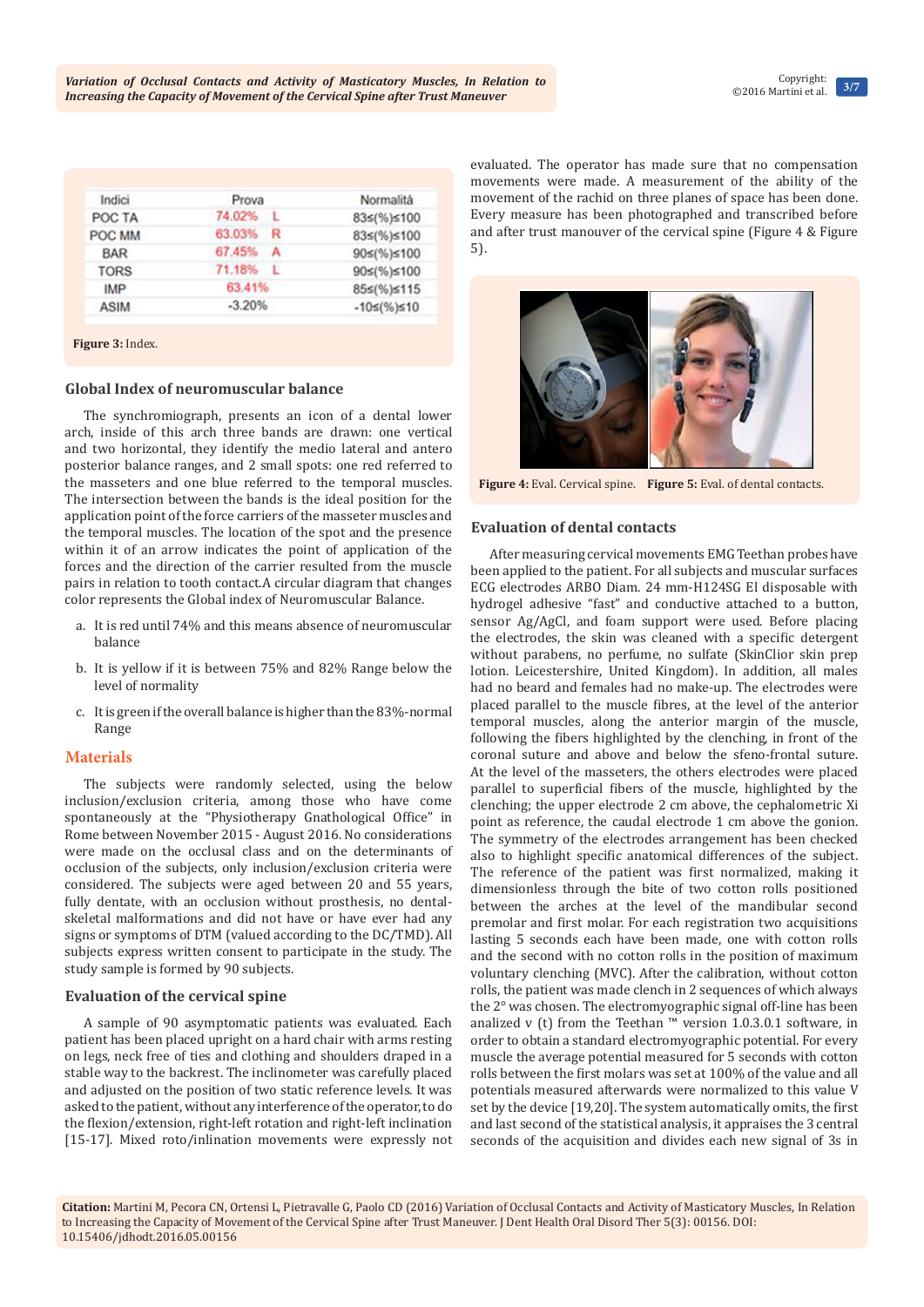120 series of 25 ms and –for each series- calculates the average point and the rms (root mean square) of every muscle normalized to *V* [21]. Between the reference indexes of the system, we mostly considered the global index of neuromuscular balance. To have in just one percentage number, that instantly gave the perception of the variation (Figure 6).



**Figure 6:** Global Index of Neuromuscolar Balance.

## **Technique of trust**

Without removing any electrodes, a trust release manoeuvre of the cervical spine was made with the spinal manipulation technique: High-Velocity low amplitude (HVLA). The technique of high-speed, low amplitude (HVLA) is among the oldest and most frequently used chiropractic techniques. Most of the clinical chiropractic research has focused on evaluating the effectiveness of this form of manipulation [22,23]. In this technique, the manipulators apply a short (low amplitude) quick boost (high velocity) on the joints in adherence, aiming to regain the normal range of motion of the joint. The patient's body is placed specifically to optimize the adjustment of the spine. In this case the operator is behind the person who is sitting. The two hands of the operator holding the head of patient are placed at the level of the mandibular angle on one side and at the nape on the other. The operator asks the patient to release the muscles, gently moves the head in roto-inclination on the side where the operator's hand is placed at the corner of the mandible, making a small fast trust with hand on the chin, supported and accompanied by the hand resting on the nape. To be certain of the asinthomaticity of the subject, the manoeuvre is carried out within the boundary created by the receptorial and antalgic reaction created by the muscles [24,25]. After the manipulation, the measurement protocol was repeated under identical conditions. It was again made an acquisition with digital synchromiograph (clenching on cotton rolls for 5 seconds to normalize the signal, removing the rolls other 2 clenching tests of 5 seconds were made and the last acquisition was chosen), taking off the electrodes, the cervical spine motility was again mesured, always with the same previous criteria used (Figure 7).



**Figure 7:** Technique of trust.

#### **Results**

For the occlusal-muscle assessment, the indexes considered were: impact, barycenter, torsion, asymmetry, GIMB; the values of the above parameters were provided by the electromiography software and compared before and after the cervical manipulation. For cervical assessment 6 movements were analyzed: inclination DX SX, flexion / extension and rotation DX SX.

#### **Increase of the excursion of the column after trust**

The degrees of the individual movement were summed, and divided in six to have the average variation of the single subject. The average of each subject was used to calculate the total average of the variation of all subjects. The average of individual variation was an increase of 8° degrees of excursion. Individually: the subject who has had the lower variation was 2.5°, the subject who had the higher variation was 23.3°.

#### **Impact- Intensity of the muscular work**

Of the 90 subjects before trust 27 (30%) had a normal muscular work, after trust they were 17 (18.8%).

| <b>Before unlocking</b> | After unlocking |
|-------------------------|-----------------|
| High work 27            | High work 28    |
| Normal work 27          | Normal work 17  |
| Low work 36             | Low work 45     |

32 (35%) subjects had a change of muscular work - 58 (64.4%) have maintained the same sort of impact and of muscular work they had before the release of the cervical spine.

#### **Torsion**

Of 90 subjects, before the trust 16 subjects did not have torsion, after trust 12 subjects did not have torsion.

| <b>Before unlocking</b> | After unlocking |
|-------------------------|-----------------|
| Right torsion 33        | Left torsion 45 |
| No torsion 16           | No torsion12    |
| Left torsion41          | Torsion 32      |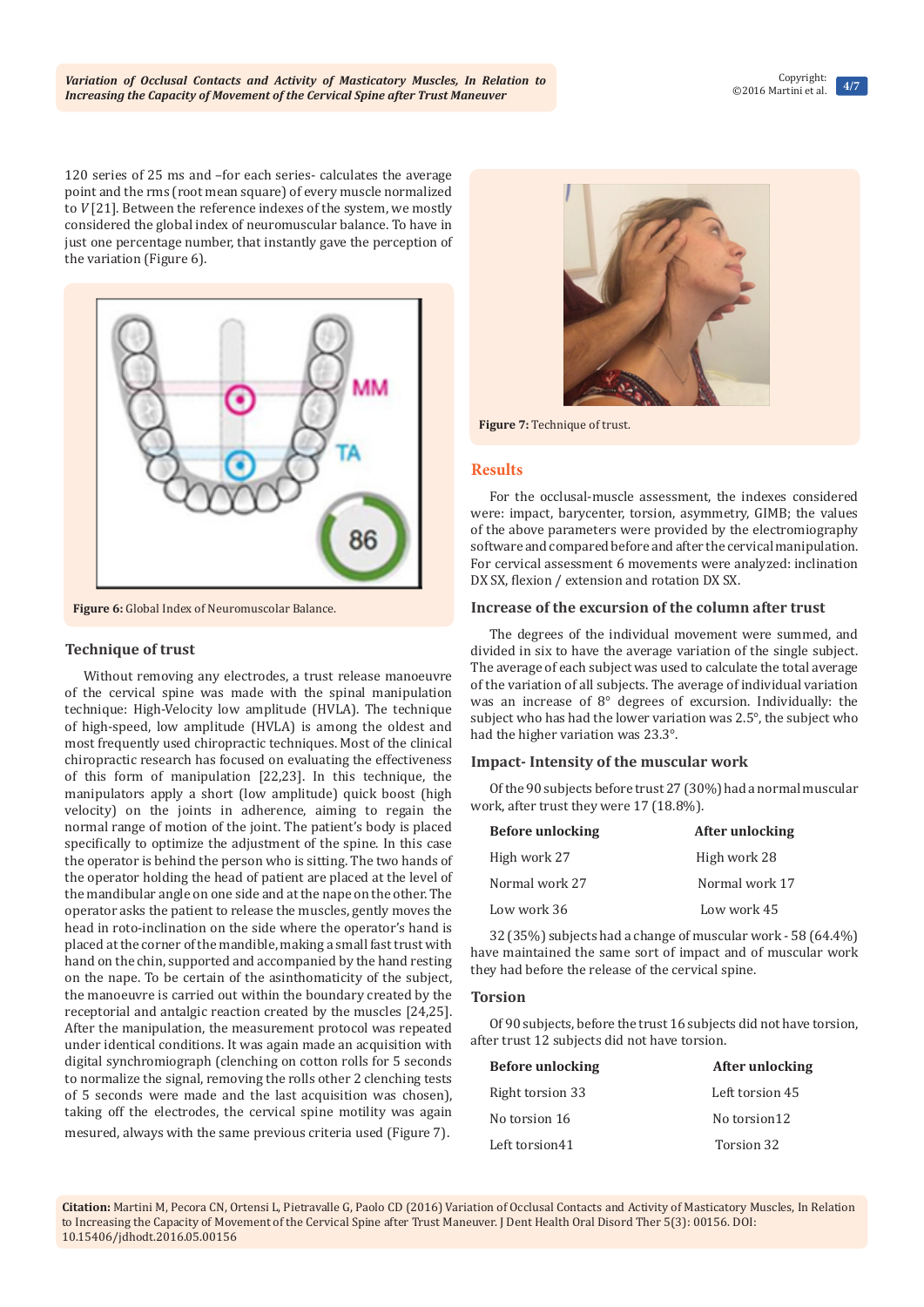27 (30%) subjects had a change of torsion - 63 (70%) have maintained the same sort of torsion that they had before unlocking the neck.

#### **Asymmetry**

Of 90 subjects, before trust 37 subjects had no asymmetry, after unlocking 42

| <b>Before unlocking</b> | After unlocking    |
|-------------------------|--------------------|
| Right Asymmetry 26      | Right Asymmetry 19 |
| No Asymmetry 37         | No Asymmetry 42    |
| Left Asymmetry 27       | Left Asymmetry 29  |

39 (43.3%) have had a change of symmetry – 51 (56.6%) have maintained the same symmetry they had before the release of the cervical spine.

# **Variation of the occlusal barycenter**

Of 90 subjects, before trust only 2 had a normal barycenter, after trust it was just 1 person

| <b>Before unlocking</b> | After unlocking         |
|-------------------------|-------------------------|
| Posterior Barycenter 55 | Posterior Barycenter 36 |
| Normal Barycenter 2     | Normal Barycenter 1     |
| Anterior Barycenter 33  | Anterior Barycenter 53  |

 21 (23.3%) had a change of barycenter - 68 (75.5%) have maintained the same barycenter they had before the release of the cervical spine.

#### **Global index of neuromuscular balance**

Of 90 subjects, before trust GINB of 28 subjects was green, after trust it was green in 26 subjects.

| <b>Before unlocking</b> | After unlocking |
|-------------------------|-----------------|
| GINB Red 39             | GINB Red 48     |
| GINB Green 28           | GINB Green 26   |
| GINB Yellow 23          | GINB Yellow 16  |

On about 90 patients, 50 (55.5%) got worse, 8 (8.8%) have had no changes, 32 (35.5%) improved

# **Discussion**

#### **Cervical**

In all 90 subjects, after the release manoeuvre of the cervical spine, there was an increased range of motion, even in those in which the trust did not produce any "noise". The change of occlusal contact has always taken place, none of the subjects remained with the same dental contact after the release manoeuvre of the column, although in some cases there was no change of the global index of neuromuscular balance. Some patients have had instant perception of having a variation of the dental contact together with a feeling of lightness when moving the neck.

# **Impact-the muscular work**

The 35% of subjects had a variation of muscular work. The

IMPACT index is affected by occlusal stability. There is an intimate connection between muscle activity and the amount of occlusal contacts [26,27], a greater contact area creates a better muscle activity [28]. This direct correlation between occlusal stability and muscle performance [29], can make us understand how this index can be a great help when researching the vertical dimension of the occlusion [14].

## **The torsion**

Seems to have something to do with variations in the rotation. Infact -without torsion- the difference between left and right rotation was minimal. In the right torsion, the rotation of the right side had a smaller excursion than the left. In the left it was the opposit. The variation of the torsion (from left to right) is related to the smaller excursion in the rotation in which there is torsion. For this reason, for a better interpretation of the table, joint excursions of left and right rotation were put close to torsion values. The data was repetitive in 98% of cases [\(Table 1](http://medcraveonline.com/JDHODT/JDHODT-05-00156T.pdf)).

#### **The asymmetry**

Seems to have something to do with changes of lateral inclination. Infact in normal asymmetries the difference between left and right inclination was minimal, in the right asymmetries, the inclination of the right side had smaller excursion than the left one; in left asymmetries it was the contrary. The change of symmetry (from left asymmetry to right) is related to a smaller excursion in inclination of the side where there was asymmetry. For this reason -for a better interpretation- in the table, left and right inclinations joint excursions were put close to the index of asymmetry. The data was repetitive in 97% of cases.

# **The barycenter**

Seems to be in relation with the flexion/extension of the head. A reduced flexion appears to induce a posterior barycenter. A reduced extension seems to be more present in the anterior barycenter. This happens when the spine joint capacity is reduced by 1/3 of the standard only. Flex and extension datas, are not comparable to each other because the theoretical standard of the maximum values are not equivalent, 45 degrees for flexion and 60 degrees for the extension. The datas are repetitive at 41% for the relation of the Flexion-posterior/barycenter and 31% for the relation between extension- anterior/barycenter. The barycenter is slightly influenced only by changes of cervical mobility; infact after unlocking of the flexion/extension, the barycenter does not change in 75.5% of the subjects.

# **Global neuromuscular balance index**

It encloses all other indexes and it was our reference to consider in a global sense the change produced on the dental contacts and on the muscles from a trust. Considering the single subject, the variation of GINB has occurred always, in some cases within the same reference range (red–yellow-green), in others not numerically but within the range of application of the forces vector orientation. For better understanding, if a subject had a 68 GINB before the manoeuvre (red) and after the manoeuvre has become 50 (red, too) the range remained the same but the GINB had worsened (Figure 8).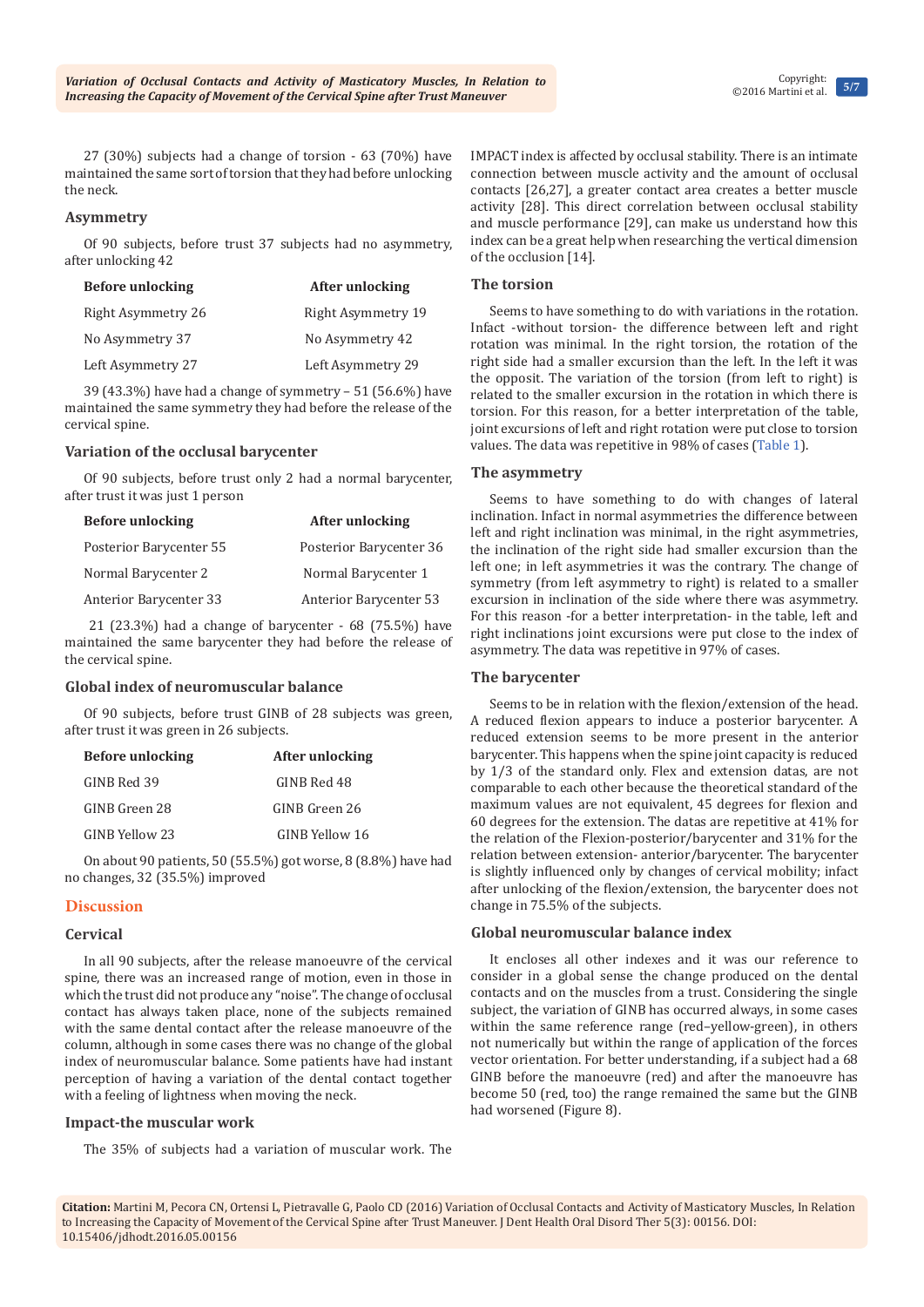#### **Conclusion**

Over the years many articles on the occlusion/posture relation were subjected to the scientific community, some of them validated the thesis of the existence of such relations and others denied it decidedly [30,31]. In the comparison we always looked, precautionally, trying to mediate between the various positions and concluding that it was necessary to proceed with further research that would clarify the topic. After almost 20 years since the first Italian consensus conference [32], which denied any link between the districts, there is no doubt that diagnostic tools have evolved and that we now have more certainties supported by the literature. This study is aligned to the literature which considers the relation between occlusion and posture, not only present, but essential. All subjects, after handling, have had an increase of the excursions of the cervical spine and a variation of the occlusal contacts; in some subjects for the better, in others for the worse. Besides, the main data that this study demonstrates is the direct relation between mandibular barycenter and flexo/extension, asymmetry and inclination, and between torsion and rotation of the cervical spine. The State of function of the spine appears to influence the occlusion and vice versa. In the common therapeutic thought, doing therapy for the cervical spine is always considered an advantage from an occlusal point of view and, under certain conditions it is, but not always. In fact the general concept is that the trust creates a variation and a consequent reaction of repositioning of the mandible and dental contacts. The occlusal adaptation of the subject gets modified and not always for the better. Of 90 patients, 50 (55.5%) got worse, 8 (8.8%) have had no changes, 32 (35.5%) improved. Dental contact evaluation performed either sitting or lying down, from different occlusal positions, is necessary because we need to standardize a welldefined dental chair backrest position in which a detection or occlusal calibration can be made. Also the ability of movement of the cervical spine of the patient has to be detected and we have to inquire about the health of the patient's neck with some simple questions. In some very sensitive subjects, with little adjustment range, this can make a difference in the development of symptoms or not. In light of all the above documented, we hope for further studies.



**Figure 8:** Global Neuromuscular balance index variation before and after the trust.

#### **References**

- 1. [Kibana Y, Ishijima T, Hirai T \(2002\) Occlusal support and head](https://www.ncbi.nlm.nih.gov/pubmed/11844033)  [posture. J Oral Rehabil 29\(1\): 58-63.](https://www.ncbi.nlm.nih.gov/pubmed/11844033)
- 2. [Michelotti A, Buonocore G, Manzo P, Pellegrino G, Farella M \(2011\)](https://www.ncbi.nlm.nih.gov/pubmed/21515232)  [Dental occlusion and posture: an overview. Prog Orthod 12\(1\): 53-](https://www.ncbi.nlm.nih.gov/pubmed/21515232) [58.](https://www.ncbi.nlm.nih.gov/pubmed/21515232)
- 3. [Brodie \(1950\) Anatomy and physiology of head and neck](https://www.ncbi.nlm.nih.gov/pubmed/14783190)  [musculature . Am J Orthod 36\(11\): 831-844.](https://www.ncbi.nlm.nih.gov/pubmed/14783190)
- 4. [Thompson, Brodie Ac \(1942\) Factors in the position of the](http://www.sciencedirect.com/science/article/pii/S0002817742970028)  [mandibule. JADA 29\(7\): 925-941.](http://www.sciencedirect.com/science/article/pii/S0002817742970028)
- 5. Brill n , lammie, osborne j (1959) mandibukar positions and mandibular movements Br dent J 106:391,1959
- 6. [Fink M, Tschemitschek H, Stiesch-Scholz M \(2002\) Assimptomatic](https://www.ncbi.nlm.nih.gov/pubmed/12150265)  [Cervical Spine Dysfunction \(cds\) in patients with internal](https://www.ncbi.nlm.nih.gov/pubmed/12150265)  [Derangment of the temoromandibular joint. Cranio 20: 192-197.](https://www.ncbi.nlm.nih.gov/pubmed/12150265)
- 7. Jensen I, Harms Ringdahl K (2007) Neck pain. Best Pract Res Clin Rheumatol 21: 93-108.
- 8. [Makofsky HW \(2000\) The influence of forward head posture on](https://www.ncbi.nlm.nih.gov/pubmed/11202813)  [dental occlusion. Cranio18\(1\): 30-39.](https://www.ncbi.nlm.nih.gov/pubmed/11202813)
- 9. Ciancaglini R, Pasero F, Broggi R (1996) Temporomandibular disorders and cervical pain: a study of prevalence and association in 513 subjects. II International Congress on Orofacial Pain, Parigi.
- 10. [Williams MA, Mc Carthy CJ, Chorti A, Cooke MW, Gates SA \(2010\)](https://www.ncbi.nlm.nih.gov/pubmed/20170780)  [Systematic review of reliability and validity studies of methods for](https://www.ncbi.nlm.nih.gov/pubmed/20170780)  [measuring active and passive cervical range of motion. J Manipulative](https://www.ncbi.nlm.nih.gov/pubmed/20170780)  [Physiol Ther 33\(2\): 138-155.](https://www.ncbi.nlm.nih.gov/pubmed/20170780)
- 11. [McFarland C, Wang Price S, Richard S \(2015\) Clinical measurements](https://www.ncbi.nlm.nih.gov/pubmed/25096317)  [of cervical lordosis using flexirule and inclinometer methods in](https://www.ncbi.nlm.nih.gov/pubmed/25096317)  [individuals with and without cervical spine dysfunction: A reliability](https://www.ncbi.nlm.nih.gov/pubmed/25096317)  [and validity study. J Back Musculoskelet Rehabil 28\(2\): 295-302.](https://www.ncbi.nlm.nih.gov/pubmed/25096317)
- 12. [Jennifer A Klaber Moffett, Lona Hughes, Paul Griffiths \(1989\)](http://www.physiotherapyjournal.com/article/S0031-9406(10)62543-6/abstract)  [Measurement of cervical spine movemente using a simple](http://www.physiotherapyjournal.com/article/S0031-9406(10)62543-6/abstract)  [inclinometer. Physiotherapy 75\(6\): 309-312.](http://www.physiotherapyjournal.com/article/S0031-9406(10)62543-6/abstract)
- 13. [Ferrario VF, Sforza C, Miani A, D Addona A, Barbini E \(1993\)](https://www.ncbi.nlm.nih.gov/pubmed/8496733)  [Electromyographic activity of human masticatory muscles in normal](https://www.ncbi.nlm.nih.gov/pubmed/8496733)  [young people. Statistical evaluation of reference values for clinical](https://www.ncbi.nlm.nih.gov/pubmed/8496733)  [applications. J Oral Rehabil 20\(3\): 271-280.](https://www.ncbi.nlm.nih.gov/pubmed/8496733)
- 14. [Pompa G, Di Carlo S, Mencio F, Mattei, Shahinas J \(2012\)](http://link.springer.com/article/10.1007/s12548-012-0043-x)  [Determination of the vertical dimension in implant prosthetics using](http://link.springer.com/article/10.1007/s12548-012-0043-x)  [surface electromyography" J Stomat Occ Med 5\(2\): 83-87.](http://link.springer.com/article/10.1007/s12548-012-0043-x)
- 15. [Williams MA, Mc Carthy CJ, Chorti A, Cooke MW, Gates S \(2010\) A](https://www.ncbi.nlm.nih.gov/pubmed/20170780)  [systematic review of reliability and validity studies of methods for](https://www.ncbi.nlm.nih.gov/pubmed/20170780)  [measuring active and passive cervical range of motion. J Manipulative](https://www.ncbi.nlm.nih.gov/pubmed/20170780)  [PhysiolTher33\(2\): 138-155.](https://www.ncbi.nlm.nih.gov/pubmed/20170780)
- 16. [Mc Farland C, Wang Price S, Richard S \(2015\) Clinical measurements](https://www.ncbi.nlm.nih.gov/pubmed/25096317)  [of cervical lordosis using flexirule and inclinometer methods in](https://www.ncbi.nlm.nih.gov/pubmed/25096317)  [individuals with and without cervical spine dysfunction: A reliability](https://www.ncbi.nlm.nih.gov/pubmed/25096317)  [and validity study. J Back Musculoskelet Rehabil 28\(2\): 295-302.](https://www.ncbi.nlm.nih.gov/pubmed/25096317)
- 17. [Jennifer A Klaber Moffett, Iona Hughes Paul Griffiths \(1989\)](http://www.physiotherapyjournal.com/article/S0031-9406(10)62543-6/abstract)  [Measurement of cervical spine movemente using a simple](http://www.physiotherapyjournal.com/article/S0031-9406(10)62543-6/abstract)  [inclinometer Physiotherapy Volume 75\(6\): 309-312.](http://www.physiotherapyjournal.com/article/S0031-9406(10)62543-6/abstract)
- 18. [Botelho AL, Gentil FH, Sforza C, da Silva MA \(2011\) Standardization](https://www.ncbi.nlm.nih.gov/pubmed/21370766)  [of the electromyographic signal through the maximum isometric](https://www.ncbi.nlm.nih.gov/pubmed/21370766)  [voluntary contraction. Cranio 29\(1\): 23-31.](https://www.ncbi.nlm.nih.gov/pubmed/21370766)
- 19. [Ferrario VF, Sforza C, Colombo A, Ciusa V \(2000\) An electromyographic](https://www.ncbi.nlm.nih.gov/pubmed/10632841)